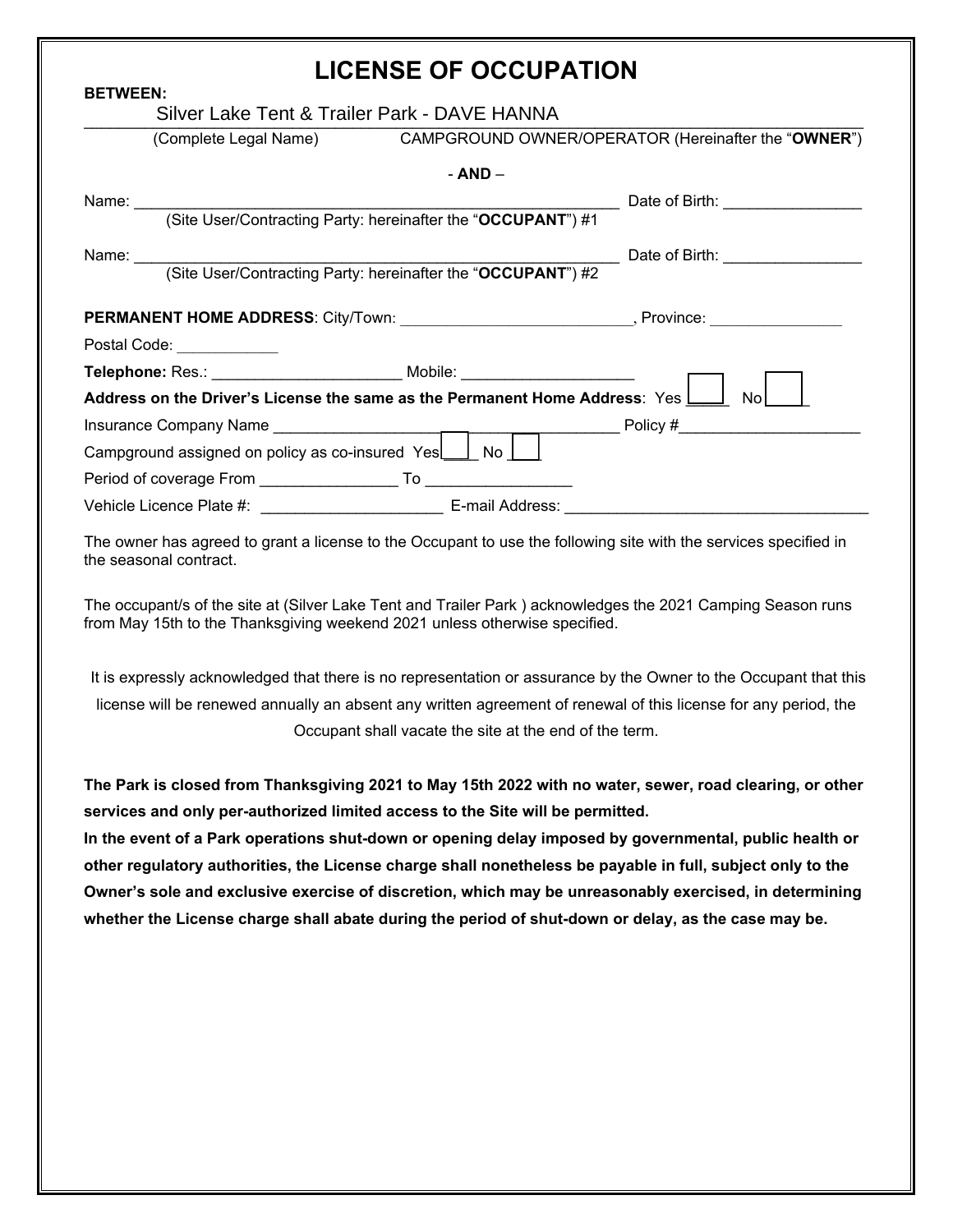|    | License of Occupation continued                                                                                                                                                                                                                                                                                                                                                                                                                                                                                                     |  |  |  |  |  |
|----|-------------------------------------------------------------------------------------------------------------------------------------------------------------------------------------------------------------------------------------------------------------------------------------------------------------------------------------------------------------------------------------------------------------------------------------------------------------------------------------------------------------------------------------|--|--|--|--|--|
|    | The Occupant and following persons may use the site, provided this License is operative and in good standing:<br>Name:<br>Date of Birth:<br>Relationship to Occupant:                                                                                                                                                                                                                                                                                                                                                               |  |  |  |  |  |
|    |                                                                                                                                                                                                                                                                                                                                                                                                                                                                                                                                     |  |  |  |  |  |
|    | The Occupant agrees to abide by the terms of this license agreement, and to ensure other permitted Site<br>users abide by the terms of this agreement, specifically but not limited to clauses 1 through 4.                                                                                                                                                                                                                                                                                                                         |  |  |  |  |  |
|    | Camping is an outdoor recreational activity. The participants known as campers leave their<br>permanent residence and enjoy amenities and natural features of the outdoors. A campground<br>is a designated area where seasonal camping takes place.                                                                                                                                                                                                                                                                                |  |  |  |  |  |
| 1. | It is agreed by the parties that the intended use for the Site is for seasonal recreational and vacation purposes<br>only. The Park is designed and intended for use-for seasonal or temporary campground and recreational use<br>only and as such the trailer on site cannot and shall not be used as a permanent or principal residential or<br>home address.                                                                                                                                                                     |  |  |  |  |  |
| 2. | It is agreed by the parties that the actual use of the Site shall be for seasonal, recreational purposes for<br>temporary periods of time only and as further restricted by periods of Park Closure. As well, during any use of<br>the specified site by the Occupants, the Occupants shall maintain a permanent residential premises elsewhere<br>than at the Park that the Occupants have unlimited access to and it is acknowledged by the Occupant that<br>zoning for the Park prohibits residential uses of Sites in the Park. |  |  |  |  |  |
| 3. | It is agreed and understood between the Owner and the Occupants that the word "trailer" as set out in<br>paragraph 1 above, shall include Recreational Vehicles and Park Model Trailers (as defined by the C.S.A.<br>Standards Z-241), but shall not include Mobile Homes as defined by the C.S.A. Standards Z-240                                                                                                                                                                                                                  |  |  |  |  |  |
| 4. | It is agreed and understood between the parties that the words "seasonal" or "temporary periods of time" as<br>set out in paragraph 2 above may include periodic or recurrent use pertaining to all seasons of the year but<br>shall not include use of the Site when the Park is closed.                                                                                                                                                                                                                                           |  |  |  |  |  |
| 5. | This license is for the occupation of the Site only and the Occupant acknowledges that he is a licensee with<br>respect to any facilities assigned to him and is deemed to have willingly assumed, without restriction, all risks<br>arising out of his use of the Site and the Park.                                                                                                                                                                                                                                               |  |  |  |  |  |
| 6. | All charges for a deposit, storage, rent, services, etc., are due and payable when invoiced (a schedule of<br>deposit and added charges is attached to this License Agreement)                                                                                                                                                                                                                                                                                                                                                      |  |  |  |  |  |
| 7. | All deposits are non-refundable and are held against the final balance owing in any year. The deposit is<br>forfeited as liquidated damages and not as a penalty upon breach of any term of this agreement.                                                                                                                                                                                                                                                                                                                         |  |  |  |  |  |
| 8. | In addition to the Site, the Occupant shall have the use in common with others so entitled to all common areas<br>provided without additional charge. This license may be renewed solely at the discretion of the Owner from<br>year to year save and except any adjustment in the fees charged, unless terminated by either party, in writing,<br>on or before September 30 <sup>th</sup> of each calendar year.                                                                                                                   |  |  |  |  |  |
| 9. | In addition to the foregoing, the Occupant shall pay in addition any taxes, assessments, levies, or license fees<br>imposed by any authority on or as a result of any equipment, fixtures, improvements, furnishings or vehicles<br>erected, placed or left on the Site by or on behalf of the Occupant which additional charges shall be payable                                                                                                                                                                                   |  |  |  |  |  |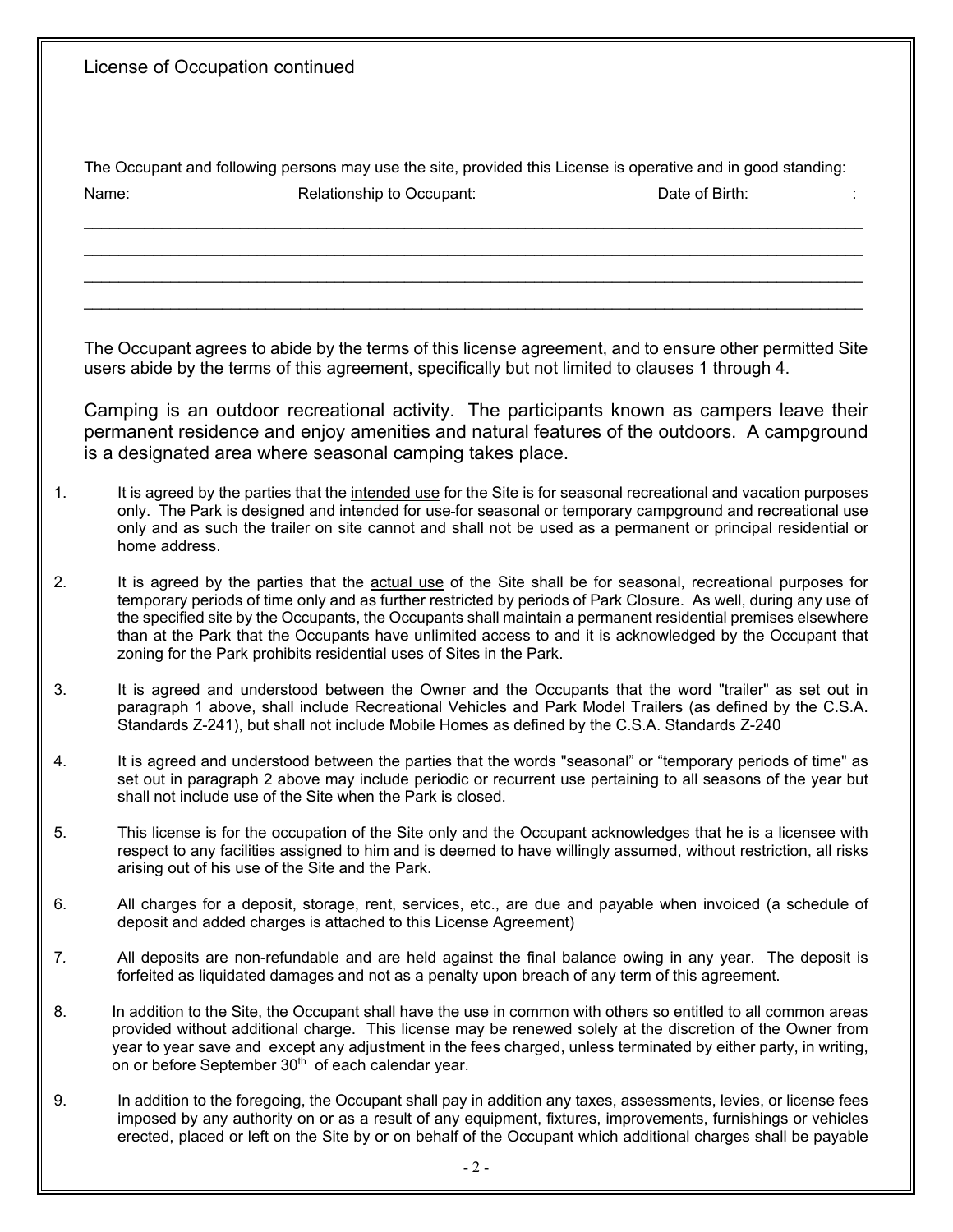## License of Occupation continued

immediately upon receipt of any notice or demand for payment received by the Owner and conveyed to the Occupant.

- 10. The Occupant shall not cultivate, produce or distribute cannabis anywhere on Park lands, the Site, or in the Occupant's trailer.
- 11. Lawful consumption of alcohol or any other substance that may impair cognitive judgment and mobility, and the smoking of tobacco, cigarettes, or cannabis, is permitted on the Occupant's Site only and is prohibited in all common areas of the Park unless otherwise permitted as designated in the Park Rules; however, in the event that consumption or smoking on the Site is the subject of valid nuisance complaints by other Occupants or their visitors, as determined solely by the Owner, then the Owner may further restrict such on Site consumption or smoking as deemed by the Owner to be appropriate.
- 12. The Occupant hereby acknowledges receipt of and agrees to be bound by the terms and conditions of the Rules of the Park as presently in existence, being Schedule A hereto, or as may be reasonably established or at the discretion of the Owner modified from time to time. The provisions of this License and any Rules are subject to compliance with the provisions of the *Human Rights Code*. Amendments to this license, at the

sole discretion of the Owner, may be instituted with written notice to the Occupant. If the Occupant objects to the amendment to the Park rules, the Occupant may, upon written notice to the Owner within seven (7) days of receipt of such amendment, terminate the license and leave the Park within 14 days of delivery of written notice to the Owner with no penalty.

- 13. The Occupant hereby undertakes and agrees that he will inform any family members and guests, visitors or other persons attending at the Occupant's Site as to the Park rules, from time to time. The Occupant is responsible for the observance of the Park Rules personally or by his permitted family members, guests, visitors or other persons attending at the Occupant's site or in the Park with the Occupant's permission or knowledge.
- 14. Any failure to remit any payments required under the terms of this agreement and any breach of any of the Rules of the Park by the Occupant, his permitted family members, guests, visitors or other persons attending at the Occupant's Site, shall be deemed to be a breach of this license and this license may be immediately terminated at the option of the Owner.
- 15. The Occupant hereby authorizes and directs the Owner, upon termination of this license for any reason, to act as the Occupant's agent for the securing and/or removal of any of the Occupant's property from the above Site, or elsewhere in the Park, and the Owner shall not be liable for any damages thereby occasioned.
- 16. The Owner assumes no responsibility for, nor shall it be named as liable for any loss through fire, theft, Park closures due to circumstances beyond control of the Owner including an "act of God", flooding, power outages, contagion, forest fires, sewage or water system failures, nor shall the Owner be legally responsible in any way for collision or otherwise to trailers, additions, improvements or cars or their contents, regardless of cause. The Occupant agrees that the use of the Park or its facilities is solely at the risk of himself, his family and guests. The Occupant, his family and his guests, for themselves, their heirs, executors, administrators, successors and assigns HEREBY RELEASE, WAIVE AND FOREVER DISCHARGE the Owner, his agents, servants, successors and assigns OF AND FROM ALL CLAIMS, demands, damages, costs, expenses, actions and causes of action, whether in law or equity, in respect of death, injury, loss or damages to himself, his family or guests or their property HOWSOEVER CAUSED, arising or to arise by reason of occupation of the above mentioned site and use of the Park or otherwise, whether prior to, during or subsequent to this AND NOTWITHSTANDING that the same may have been contributed to or occasioned by the negligence of any of the aforesaid. The Occupant further undertakes on his own behalf and on behalf of his family and guests to indemnify all the aforesaid from and against any and all liability incurred by any or all of them arising as a result of or in any way connected with the license.
- 17. The Occupant hereby undertakes and agrees to abide by, and comply with, all the provisions, terms and conditions of any applicable municipal, provincial or federal laws and regulations and any failure to do so may be deemed to be by the Occupant, his permitted family members, guests, visitors or others attending at the Occupant's Site with the Occupant's permission, a breach of this License and, at the Owners' sole discretion,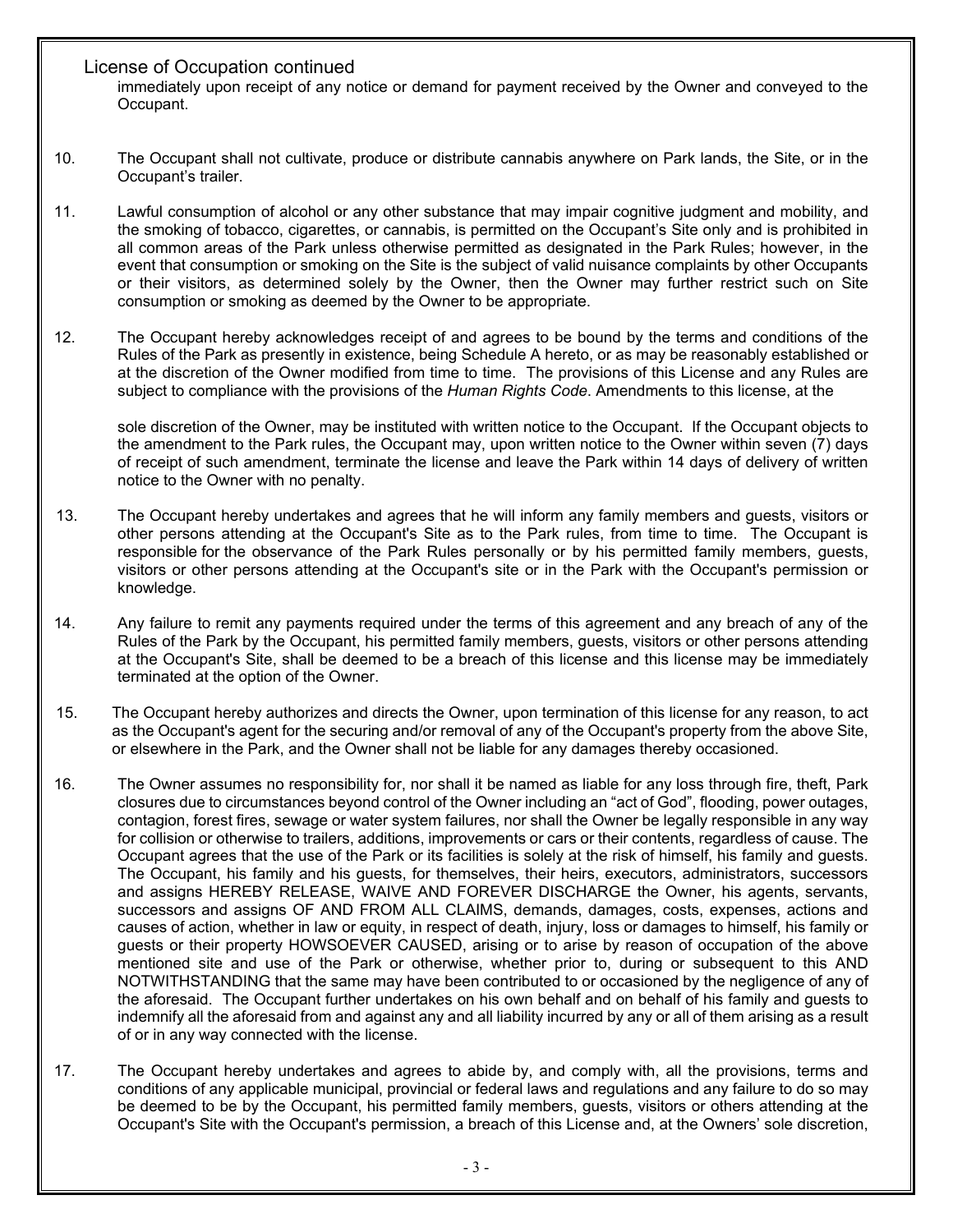## License of Occupation continued

grounds for immediate termination of this License, upon which the trailer shall be removed from the Site and all occupancy at the Site shall cease, with no refund of any deposit held by the Owner in respect of this License.

- 18. The address for notification to the Occupant of a Notice to be given under the term of this license, or otherwise, shall be at the permanent home address of the Occupant as set out above, unless written notice of a change has been given by regular first class mail. Any notification pursuant to the terms of this license shall be deemed to have been received five working days after it is mailed by regular mail or immediately if delivered to an apparently adult person at the address.
- 19. In the event of any default or disagreement with respect to the interpretation or application of any of the terms and conditions of this License agreement, including a breach of the Park Rules, and except where otherwise stated, the Owner may enforce any one or more of the following rights or remedies and in any order:
	- a) On fourteen days prior written notice of default delivered, or deemed received under the terms of this license, to terminate this License agreement and re-enter upon the above Site and repossess it.
	- b) To sue for any overdue payments or damages arising out of a breach of this License together with interest, (at the *Courts of Justice Act* Rate), Legal Costs and fees on a solicitor and own client basis together with any other costs of any nature or kind which may be incurred in repossessing the Site and/or collecting overdue payments and/or damages.
	- c) To take any action, including bringing or defending an application or action filed with a Court or Tribunal, which the Owner determines necessary to enforce or interpret the terms of this License and to recover the Owner's Legal costs and fees on a solicitor and own client basis together with any and all other costs of any nature or kind which may be incurred in enforcing or interpreting the terms of this License agreement.
	- d) To seize any goods or property on the Site subject to any applicable provisions of the law and to sell the same to recover any monies or damages owing.
	- e) To bar the Occupant, members of his family, guests, visitors or other persons attending at the Occupant's Site or at the Park with the Occupant's permission from:
		- i) staying past 8:00 p.m. on any night of the aforementioned fourteen (14) days; ii) attending or participating in any common activities as may be held in the Park.
- 20. The Occupant acknowledges and agrees that no sales shall be advertised or conducted on any Site and the Owner strictly reserves the right to act as the exclusive sales agent within the Park with respect to the sale of any trailer or structure.
- 21. This license is personal to the Occupant and is not assignable unless the Owner consents, which consent may be unreasonably refused.
- 22. In the event that this Site shall be repossessed under the terms of this license, any goods including any trailer that the Occupant has left on the Site shall be deemed to be an article as defined by the *Repair and Storage Liens Act* of Ontario, (hereinafter referred to as "the Act"), and may be removed by the Owner who shall be deemed to be a lien claimant and storer under the Act, to whatever location the Owner deems appropriate and the Owner in such removal and storage will not be responsible for any loss or damage to such goods. The Occupant will be responsible for any storage costs and moving costs incurred, together with any outstanding rent or charges or any other monies due under this agreement and the Owner may recover costs and/or monies owing in accordance with the provisions of the Act.
- 23. Notice is hereby given that entry to the Park is permitted only for activities conducted in accordance with this license and the Rules as they exist from time to time and all other activities are prohibited in accordance with the provisions of *The Trespass To Property Act*, R.S.O., 1990 c. T.21, as amended from time to time. Any person violating this notice or failing to leave the premises immediately when directed to do so shall be in violation of the said Act and may be prosecuted in accordance with its provisions.
- 24. The Occupant of the Site shall exercise such care as is reasonable in the maintenance of the Site during the term of his License to ensure that persons entering on the Site and the property brought on the Site by such persons are reasonably safe while on the Site and shall save the Owner harmless from any claims as a result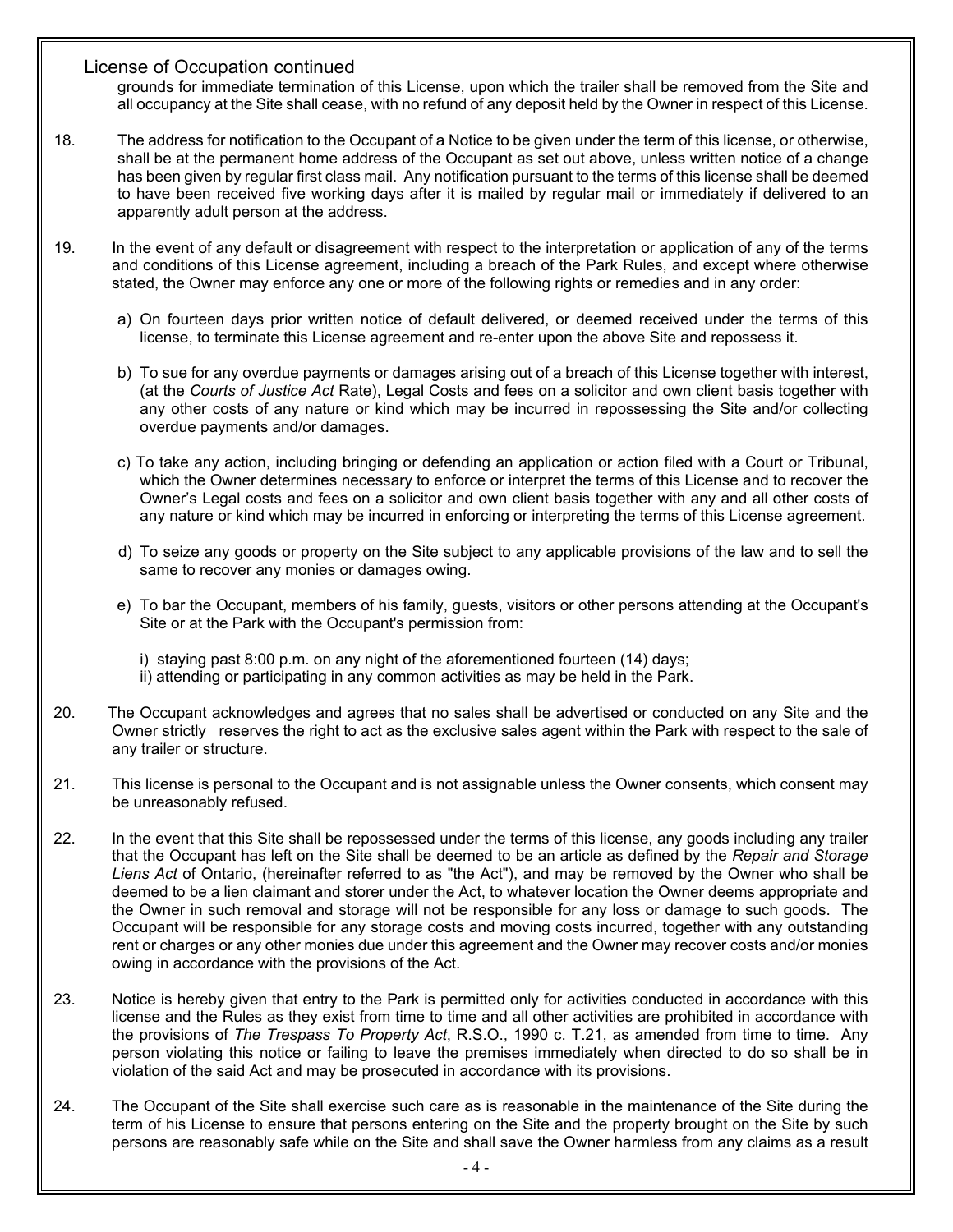## License of Occupation continued

of the failure of the Occupant to do so. This clause is included to exclude and modify the Owners' liability as described above and in accordance with the exclusion and modification permitted by the *Occupiers' Liability Act*, Ontario.

- 25. No add-ons, additions or Site improvements shall be incorporated without prior written approval of the Owner. If such approval is granted, such add-ons, additions or improvements must be incorporated so as not to impede the expeditious vacating of the Site and removal of the Occupant's property.
- 26. A waiver of any one or more of the terms or conditions herein contained shall not be deemed to be a waiver of enforcement or compliance with any of the other terms and conditions of this other than those specifically waived and in no event shall any waiver be deemed to be a continuing waiver. The Occupant agrees that the Owner shall not be required to monitor and demand enforcement of the terms of this License in cases where the Occupant is not in compliance with this License.
- 27. By his/her signing of this license the Occupant hereby represents to the Owner and warrants that he/she has the responsibility and/or authority to sign on behalf of family members, guests, visitors or other persons attending at the Site from time to time.
- 28. The Occupant further agrees that while his trailer and equipment of any nature is on the Owner's premises, he will not hire or permit any person or any company, other than the Owner to perform any labour thereon or to make installation of equipment thereof; it being understood that the owner does not permit any competitive labour or services to be performed on its premises without its express written authorization. The foregoing limitation is not intended to prevent the Occupant or his family from doing such work provided such work is done in accordance with all pertinent laws and/or regulations and has been approved in writing by the Owner.

Once such work is approved the Occupant shall provide the Owner a true copy of Worker's Compensation coverage or liability insurance if self-employed.

- 29. The Occupier acknowledges that permanent structures of any kind are prohibited on the site and the Occupier shall not claim to be the owner of a permanent structure used or intended for use as living accommodation on the site. It is agreed that if there is a finding by a court, tribunal or office of competent jurisdiction that there is permanent living accommodation located on the site, or if such a claim is made by the Occupier, such claim or finding shall be good and valid grounds for termination of this License of Occupation
- 30. If the Occupant shall become bankrupt then accruing License charges together with the License charges for the three months next ensuing shall immediately become due and payable, and the term shall, at the option of the Owner, forthwith be terminated and such accelerated License charge and additional License charges shall be recoverable by the Owner as if it were License charges in arrears.
- 31. The Occupant shall not register this license, notice of this license or any other document related to this license nor any notice of those documents against the title to the licensed site or the Park unless he has first obtained from the Owner approval in writing concerning the form and content of the document proposed to be registered. The foregoing shall not apply to the registration of a Charge/Mortgage of License provided the notice of the License which it secures has been approved for registration as set out herein. The Occupant will be responsible for payment to the Owner for its out of pocket expenses incurred in connection with its review and approval of such proposed registration.
- 32. This license, including the schedules hereto, shall constitute the entire arrangement between the parties. There is no representation, warranty, condition or collateral agreement affecting this document other than as expressed herein in writing. This license shall be read with all changes of gender and number as required by the context.

This License of Occupation form is prepared for the exclusive use by members of The Ontario Private Campground Association. Any unauthorized use of this License form is prohibited.

This Agreement signed on the date noted below shall be binding upon the heirs, executors, administrators and permitted assigns of the parties hereto.

*(Cont.)*